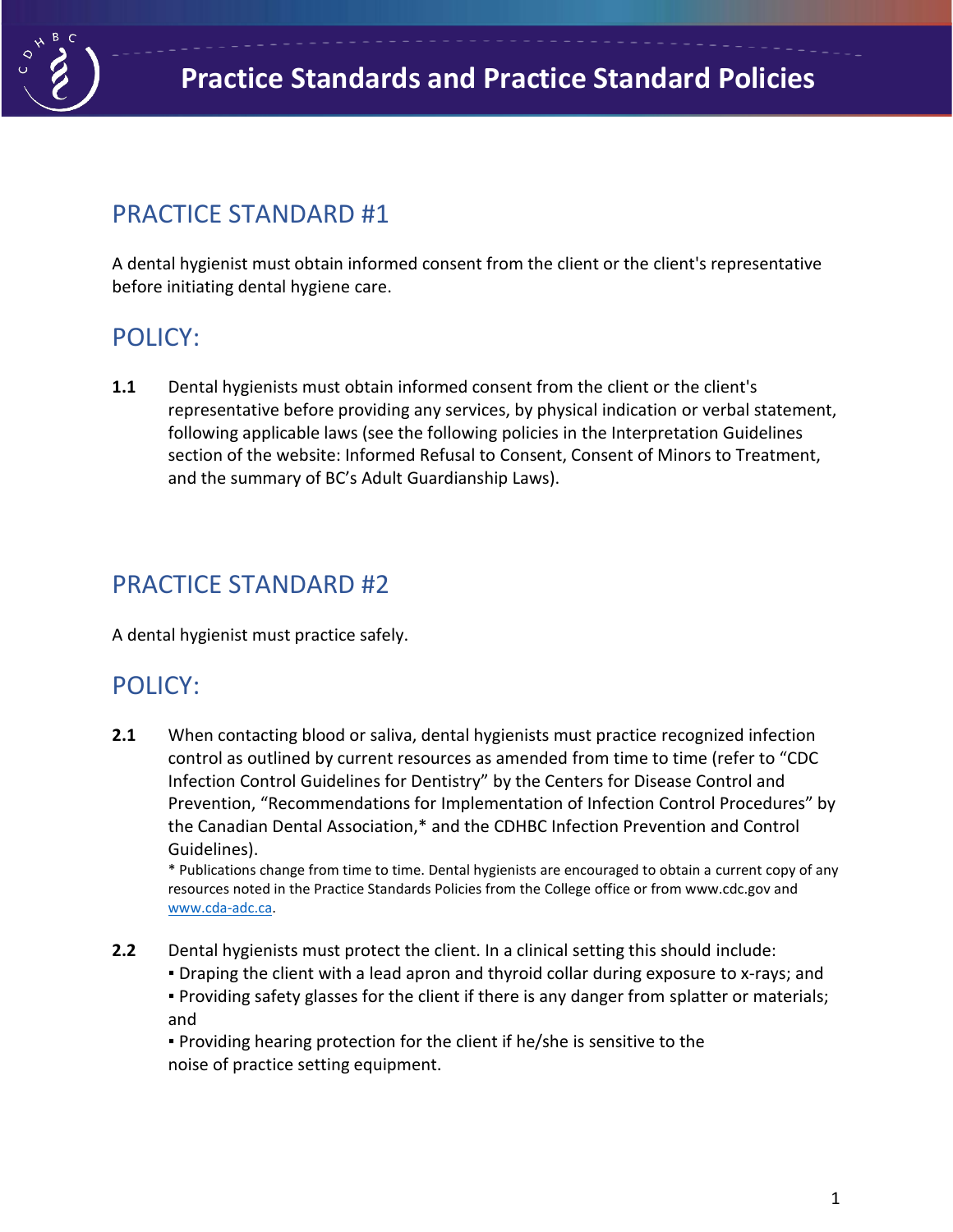

- **2.3** Dental hygienists must use potentially hazardous materials (such as radiation and disinfectants) safely, according to manufacturers' recommendations and government guidelines (refer to the Workplace Hazardous Materials Information System (WHMIS) guidelines and sections 8 and 9 of Health Canada's "Safety Code 30" document).
- **2.4** When dental hygienists own their practice, dental hygienists must store and dispose of potentially hazardous wastes and materials safely, according to government guidelines (refer to the Workplace Hazardous Materials Information System (WHMIS) guidelines).
- **2.5** When dental hygienists are responsible for radiography equipment, dental hygienists must comply with all aspects of the Radiation Protection Program.

#### PRACTICE STANDARD #3

A dental hygienist must assess the client's needs.

#### POLICY:

- **3.1** Dental hygienists must collect baseline assessment data\* as appropriate for the client (or supplement data collected by another health professional), and update the data as required. In a clinical setting, this should include:
	- demographic information
	- the client's concerns, if any
	- medical and dental history information
	- vital signs, if indicated
	- head and neck examination data
	- intra-oral soft tissue examination data
	- periodontal examination data
	- dental and occlusal examination data that impacts on health
	- diagnostic results/interpretations (e.g. from radiographs, bacterial and enzyme tests, etc.)
	- oral hygiene routines and techniques
	- the client's anxiety and pain levels.

\* The extent of data collected will vary with the different practice settings and with clients who have specific needs or conditions. Professional judgment must be used to determine the data that is needed to assess each client.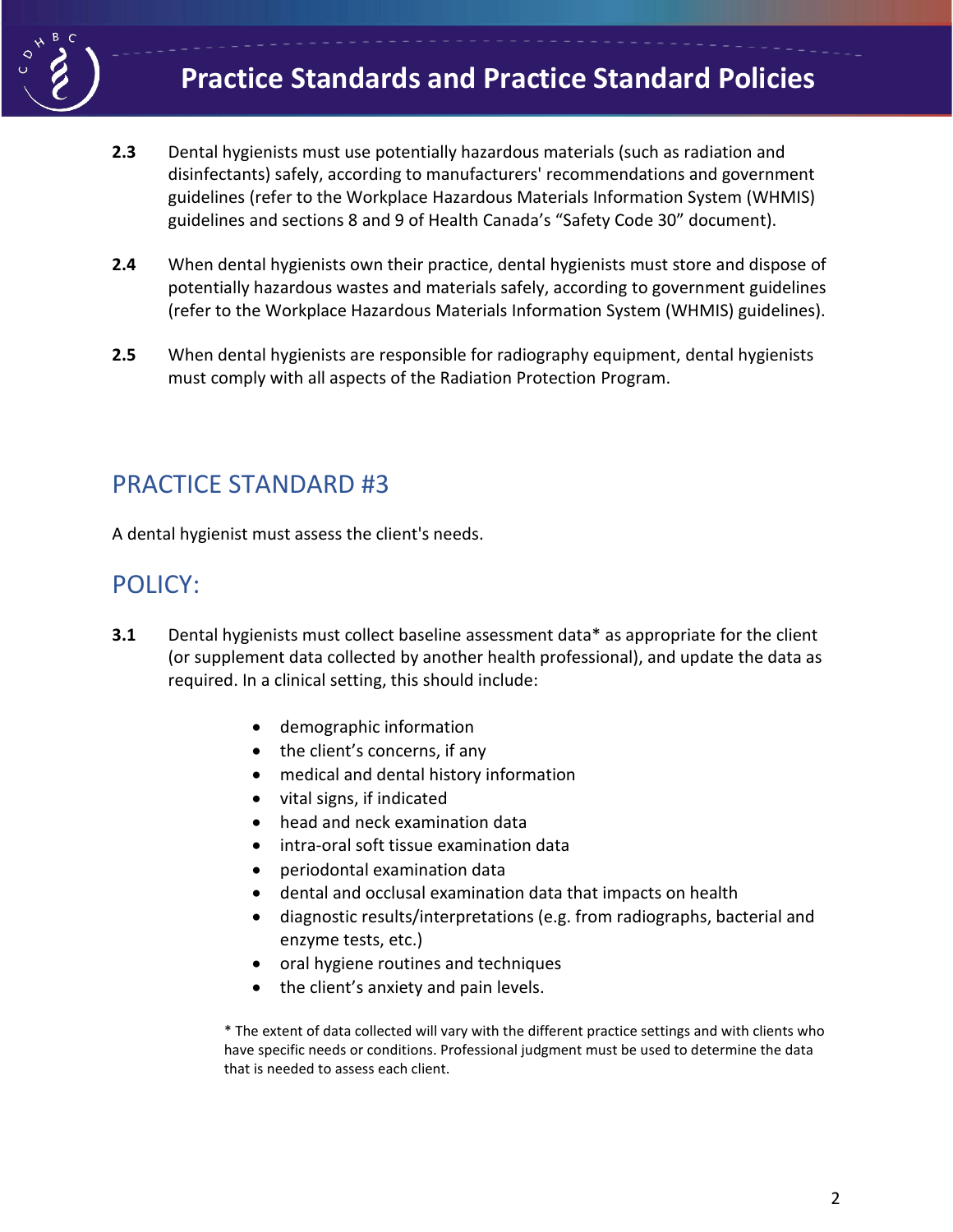

### PRACTICE STANDARD #4

A dental hygienist must analyze the assessment information and make a dental hygiene diagnosis.

# POLICY:

- **4.1** Dental hygienists must establish a dental hygiene diagnosis by interpreting the dental hygiene assessment findings and discussing the implications of the findings with the client or the client's representative. In a clinical setting this should include the implications of conditions that are abnormal or unhealthy, and conditions that require special care.
- **4.2** Dental hygienists may determine short and long-term dental hygiene prognoses.

### PRACTICE STANDARD #5

A dental hygienist must plan for the dental hygiene care to be provided, based on the assessment data and dental hygiene diagnosis.

## POLICY:

- **5.1** Dental hygienists must endeavor to integrate the dental hygiene treatment plan with the dentist's plan for the client's comprehensive dental care.
- **5.2** When indicated, dental hygienists must consult with the client's dentist, and may consult with other applicable health care providers, in order to integrate the plan for dental hygiene services into the client's total health care plan.
- **5.3** Dental hygienists must discuss the dental hygiene plan for services with the client or the client's representative. In a clinical setting this should include:
	- oral health and wellness information and techniques
	- treatment options
	- pain and anxiety control options
	- the number of appointments recommended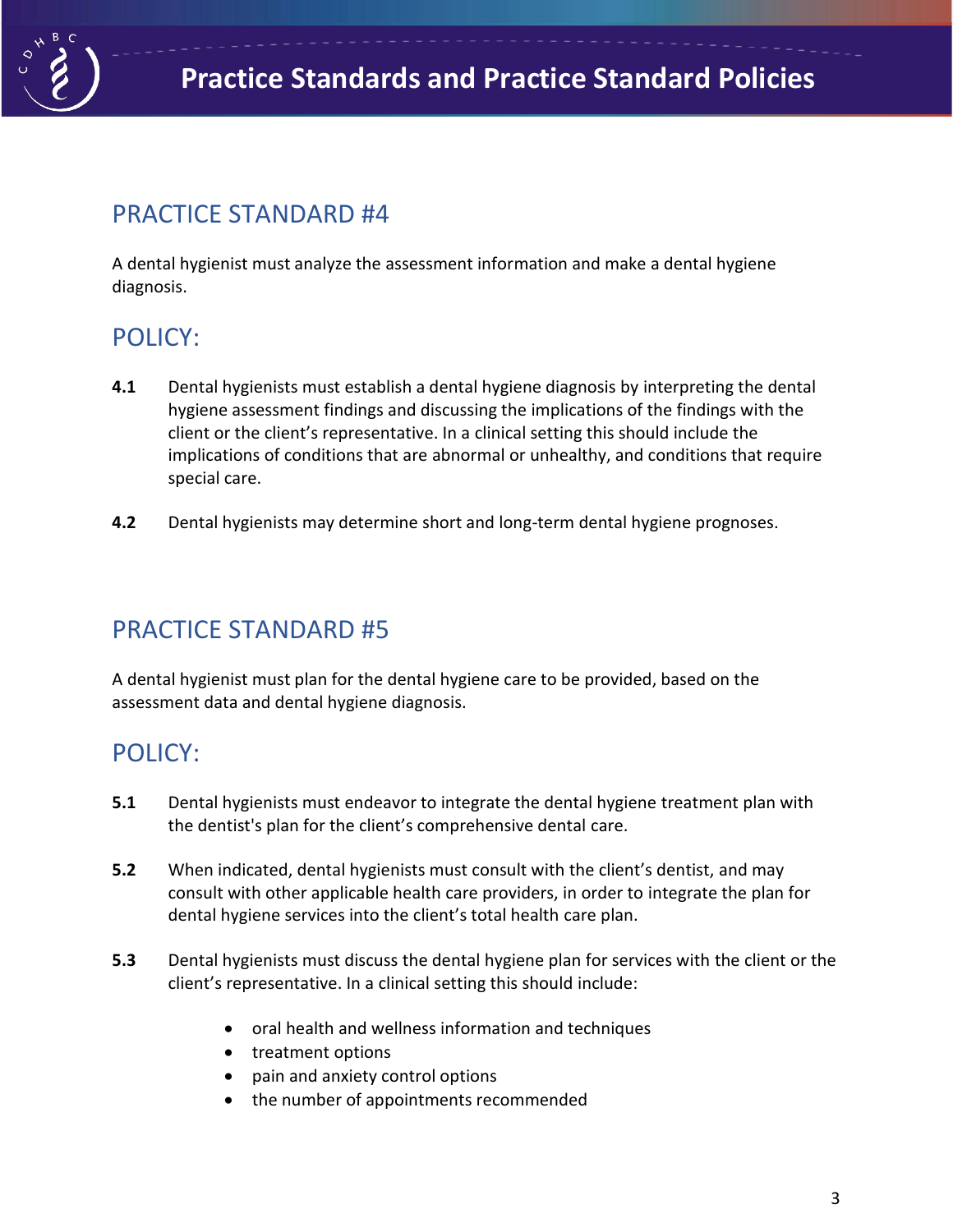

# **Practice Standards and Practice Standard Policies**

- the recommended time interval between appointments
- services to be provided at each appointment
- short-term goals that could result from the recommended services and how they will be evaluated
- risks of the recommended services
- recommendations for future referrals to dentists and other health care providers, if applicable
- risks of the client declining the recommended services.
- **5.4** Dental hygienists may discuss long-term goals with the client or the client's representative including evaluation of the goals.
- **5.5** Dental hygienists may discuss fees associated with the plan.

#### PRACTICE STANDARD #6

A dental hygienist must implement the plan consented to or adjust the plan in consultation with the client or the client's representative.

### POLICY:

- **6.1** Dental hygienists must attempt to reduce a client's anxiety and, if indicated for the provision of clinical services, offer pain control.
- **6.2** Dental hygienists must discuss, as the plan is implemented, any proposed changes to the plan (based on client response or evaluation of services), and again obtain informed consent.

### PRACTICE STANDARD #7

A dental hygienist must evaluate while dental hygiene care is being provided, and at the completion of care, to determine if the desired outcome has been achieved.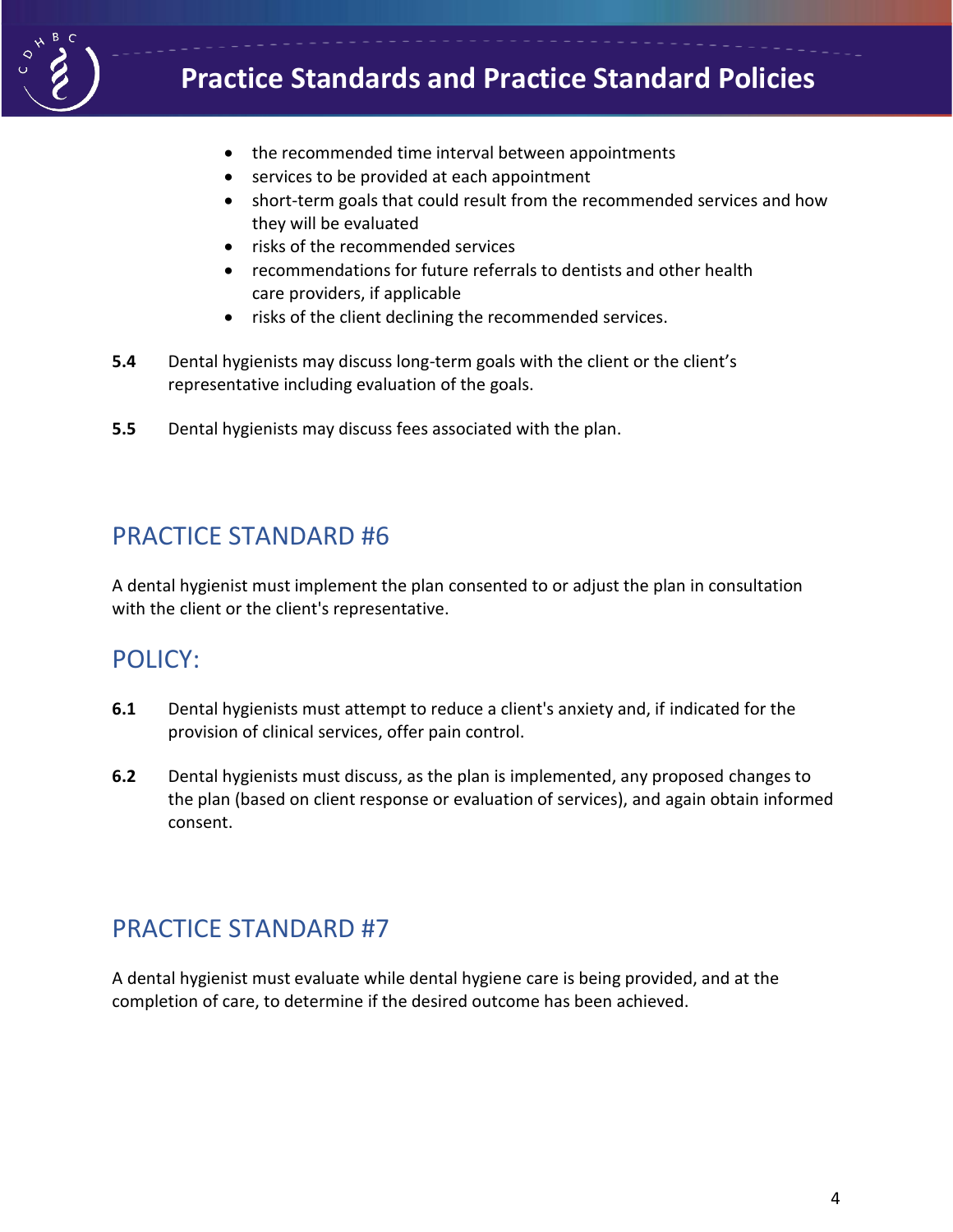

### POLICY:

- **7.1** At the completion of the planned services, dental hygienists must explain to the client the need for any follow-up or maintenance dental hygiene care and recommend a time interval to the next dental hygiene appointment or meeting.
- **7.2** Dental hygienists must, if indicated, recommend referral to dental and other applicable health care professional(s).

### PRACTICE STANDARD #8

A dental hygienist must document the dental hygiene care provided, following protocols of the practice setting.

### POLICY:

- **8.1** Dental hygienists must label all client records with the client's name and the date.
- **8.2** Dental hygienists must record accurate details of the dental hygiene care provided, including:
	- baseline assessment data
	- an interpretation of dental hygiene assessment findings (or a dental hygiene diagnostic statement)
	- a plan for services, particularly if the client needs or desires more than one appointment
	- notes about the services provided (in a clinical setting this would include pain control method(s) used and the type and amount of any agents used)
	- amount of time spent with the client, when appropriate
	- evaluation findings and next appointment planning details
	- precautions and instructions given (if any) possible risks (if any) of services planned and of not receiving the recommended services.
- **8.3** Dental hygienists must make legible and objective record entries, in ink, initial or sign entries and corrections, and make corrections so that the original entry is still legible.
- **8.4** Dental hygienists must record details of pertinent discussions and communications with the client and other health professionals and maintain copies of correspondence.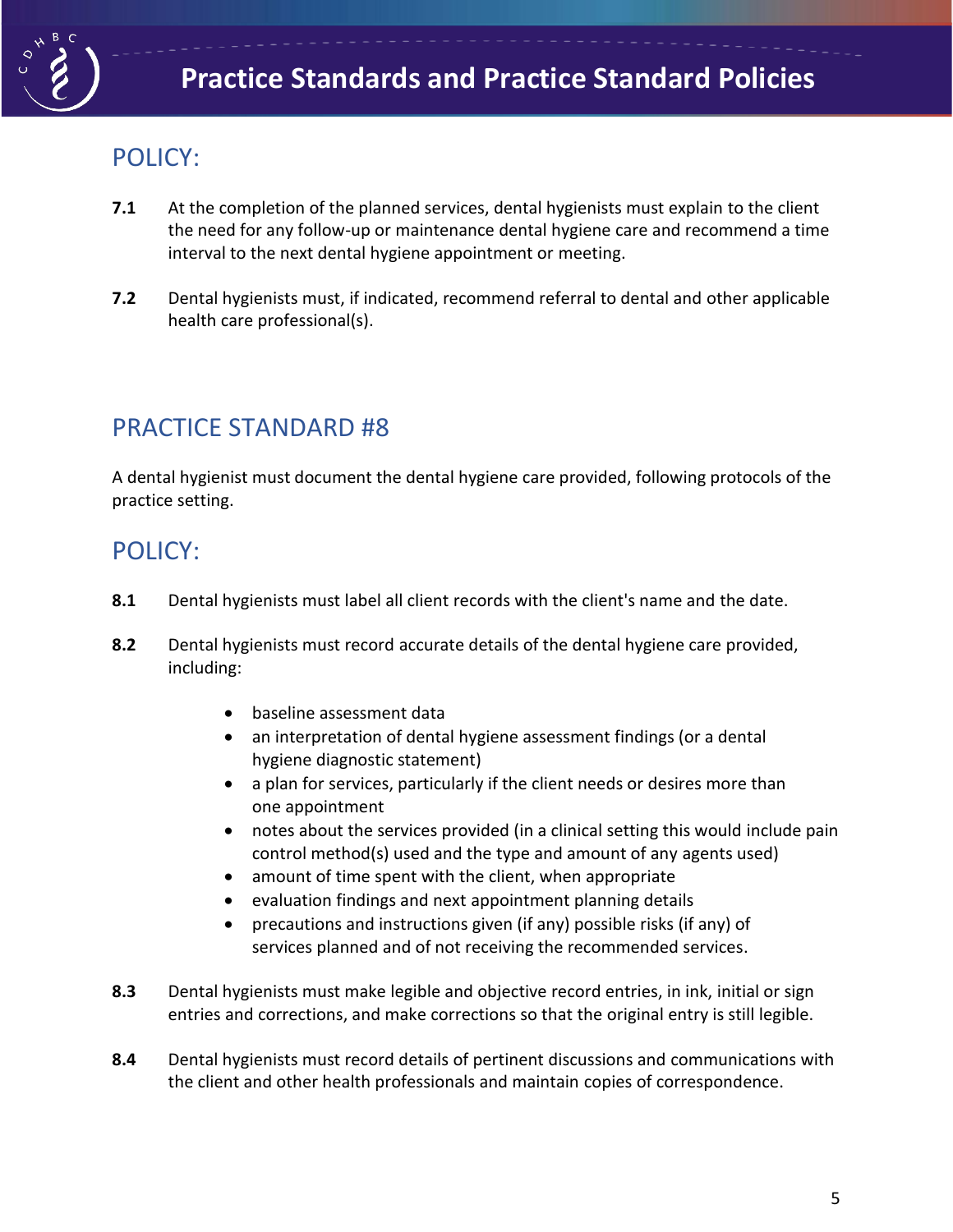

- **8.5** Dental hygienists must document and initial the client's informed refusal to consent to any recommended aspect of care (the client may give a physical indication or verbal statement of refusal).
- **8.6** When the dental hygienist owns the client's records, dental hygienists must retain records in a secure manner for no less than 16 years after the last client appointment\*.
- **8.7** If electronic records are kept, the entries should be non-erasable and secure with the registrant's name or initials included in the entry.

\* The CDHBC's policy for the retention of dental hygiene records is the same as the CDSBC's standard for the retention of dental records. Dental hygienists who own clinics or mobile practices, own their clients' records. One of the issues affecting dental hygienists is the length of time it is necessary to retain records in the event of litigation arising from treatment. The College recommends that dental hygienists who own clinics obtain legal advice regarding this issue. Special rules apply in respect to minors and adults under a disability. (For additional information see the: The Limitation Act).

### PRACTICE STANDARD #9

A dental hygienist applies ionizing radiation and interprets radiographs as appropriate for the client and for the sole purpose of the dental hygiene process of care.

### POLICY:

**9.1** The Regulation sets out the performance and purpose of applying intraoral radiographs (x-rays) and extra-oral radiographs. In accordance with the Regulation:

5 (2) *A registrant in the course of practicing dental hygiene may, during assessment and for diagnostic or imaging purposes, apply …*

*(a) intra-oral X-rays,*

*(b) extra-oral X-rays for the purpose of implementing an authorization, issued by a person who is authorized under the Act to apply extra-oral X-rays, to apply extra-oral Xrays to a named individual.*

In the process of forming a dental hygiene diagnosis, a dental hygienist collects baseline assessment data as appropriate for the client and as indicated by clinical findings, which includes applying ionizing radiation and interpreting radiographs.

Client exposure to radiographs follows the principle of ALARA (as low as reasonably achievable). Attempts are made whenever possible to obtain recent radiographs from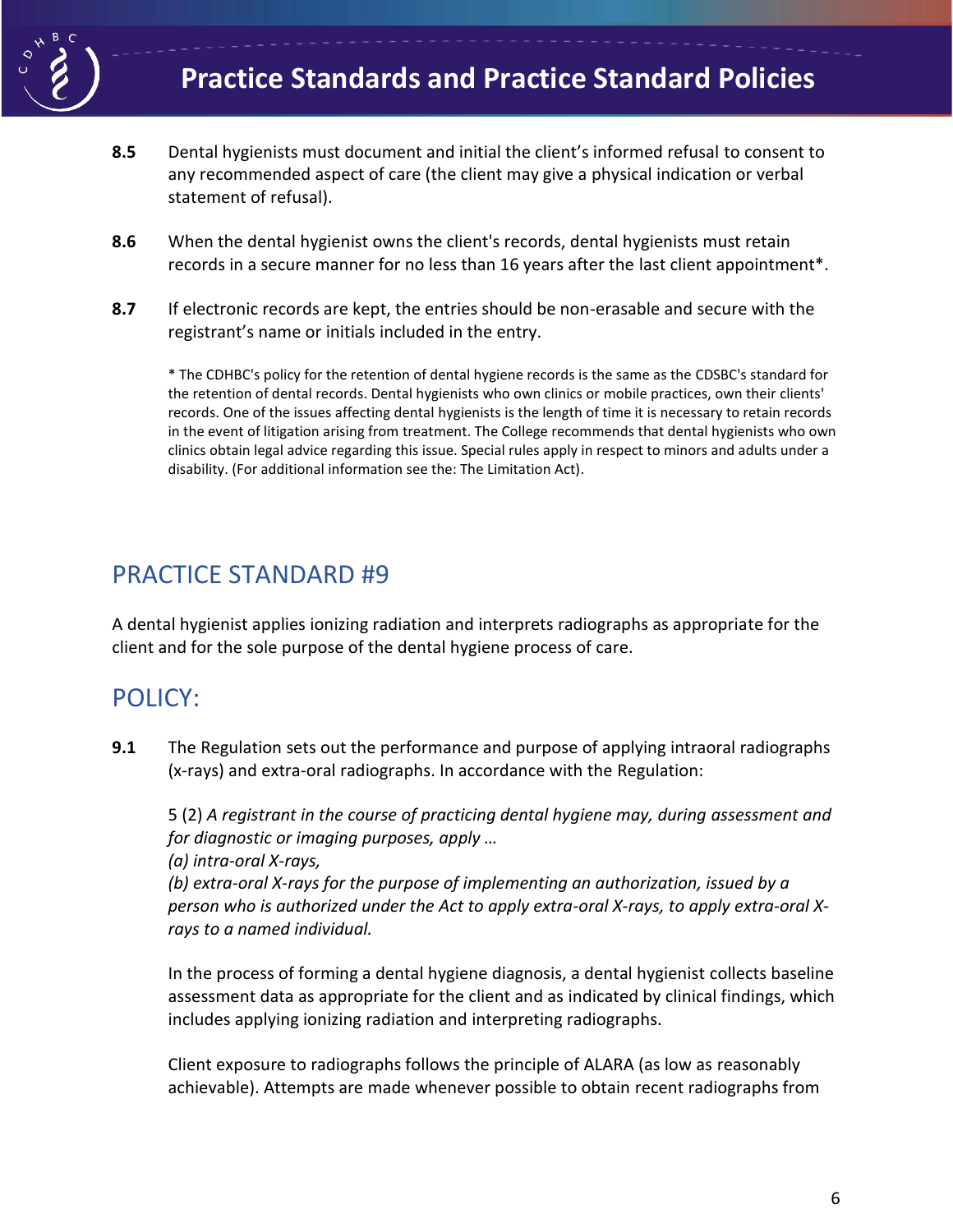

another oral health care provider to avoid unnecessary exposures. A dental hygienist ensures the quality of the radiographic exposure is adequate for diagnostic purposes.

A dental hygienist is responsible for documenting the number of radiographic exposures as well as the interpretation of the radiographic findings in the client's treatment record. Any findings on the radiograph that fall outside of the Dental Hygiene Scope of Practice are referred for consultation to the client's dentist and/or other appropriate health professional. This referral is documented in the client's treatment record.

A dental hygienist obtains informed consent from the client (or their representative) prior to exposing a radiograph. Authorization is also obtained from the client/representative and documented in the client treatment record prior to sharing any radiographs with another health professional. Security measures are taken when sharing radiographs electronically.

A dental hygienist informs clients of the rationale for taking radiographs and what the process entails. When a client (or their representative) refuses the radiographs that have been recommended, they will be informed of the risks associated with refusing radiographs. This information is then documented in the client's treatment record and initialed by the dental hygienist and the client (or their representative). Obtaining the client's signature confirms the inclusive nature of the discussion and the client's ownership of the decision.

When applying ionizing radiation, a dental hygienist protects the client's safety by draping the client with a lead apron and thyroid collar. A dental hygienist ensures that potentially hazardous radiography materials are used safely, and according to manufacturers' recommendations and government guidelines (refer to [Workplace](https://www.canada.ca/en/health-canada/services/environmental-workplace-health/occupational-health-safety/workplace-hazardous-materials-information-system.html)  [Hazardous Materials Information System](https://www.canada.ca/en/health-canada/services/environmental-workplace-health/occupational-health-safety/workplace-hazardous-materials-information-system.html) (WHMIS) guidelines and sections 8 and 9 of Health Canada's "[Safety Code](https://www.canada.ca/en/health-canada/services/environmental-workplace-health/reports-publications/radiation/radiation-protection-dentistry-recommended-safety-procedures-use-dental-equipment-safety-code-30.html) 30").

#### **CDHBC Limits and Conditions**

A dental hygienist assesses the need for radiographs and only exposes and interprets bitewing or periapical radiographs for the explicit purpose of forming a dental hygiene diagnosis, treatment planning, and evaluating client care. A dental hygienist may however expose intra-oral or extra-oral radiographs for other dental purposes upon the explicit authorization by a dentist or other qualified health professional.

Any conditions, abnormalities or pathologies identified radiographically that are beyond a dental hygienist's scope of practice to diagnose or treat (e.g. caries, endodontic abscess, etc.) will be referred to an appropriate health professional. A dental hygienist implements and documents a process for consultation and collaboration with other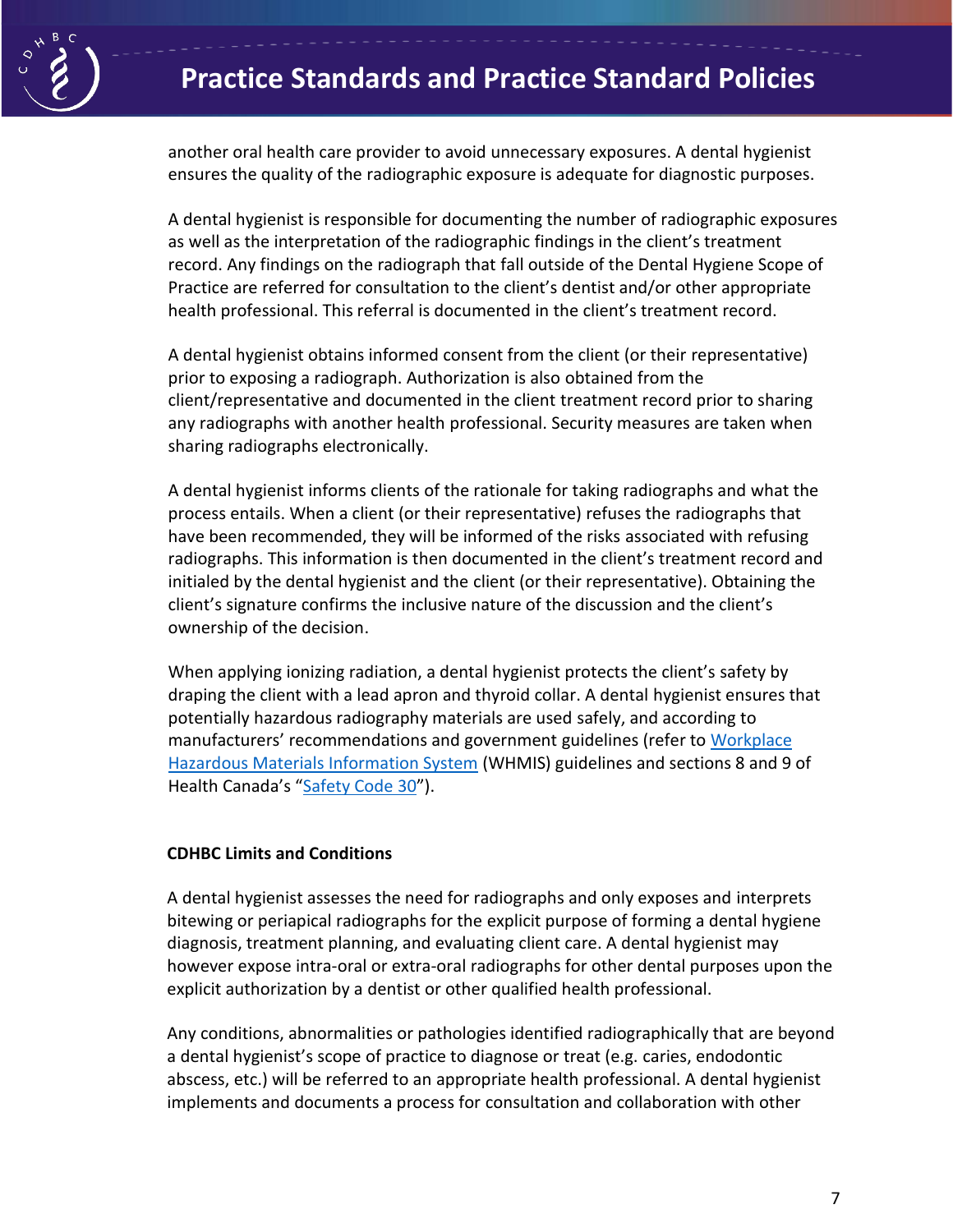

health professionals in order to ensure the provision of safe, ethical, client-centred care. A dental hygienist collaborates with other health professionals to reduce unnecessary radiographic exposure.

In addition, a dental hygienist who is responsible for radiographic equipment adheres to the parameters of [Safety Code 30,](https://www.canada.ca/en/health-canada/services/environmental-workplace-health/reports-publications/radiation/radiation-protection-dentistry-recommended-safety-procedures-use-dental-equipment-safety-code-30.html) the BC Centre for Disease Control's Dental X-Ray [Facts](http://www.bccdc.ca/resource-gallery/Documents/Guidelines%20and%20Forms/Guidelines%20and%20Manuals/EH/RPS/DentalXRayFacts.pdf), and the Government of Canada's Radiation [Emitting Devices Regulations](https://laws-lois.justice.gc.ca/PDF/C.R.C.,_c._1370.pdf)<sup>1</sup>.

When directed by an authorized individual, a dental hygienist may apply intra-oral and extra-oral radiographs for the purposes indicated by the authorizing authority. For example, a panoramic radiograph or cone beam image may be taken by a dental hygienist under the authorization of another health professional and with the appropriate education. The final interpretation of these images will be completed by the authorizing individual.

<sup>1</sup>Radiation Protection in Dentistry – Recommended Safety Procedures for the Use of Dental X-ray Equipment, Health Canada, Radiation Emitting Devices Act (R.S.C., 1985, c. R-1)

#### PRACTICE STANDARD #10

A dental hygiene practitioner who owns a private dental hygiene practice ensures specific standards for radiography, infection prevention and control, record retention and billing, marketing, and the recommendation of dental exams are maintained.

### POLICY:

**10.1** All dental hygienists are responsible for upholding the Practice Standards above (#1-9). Additionally, for the purposes of section 6 of the Dental Hygienists Regulation, a dental hygiene practitioner who owns a private dental hygiene practice is also responsible for upholding Practice Standard #10.

The Regulation sets out the definition and context of private dental hygiene practice. In accordance with the Regulation:

*6 (1) … "private dental hygiene practice" means the practice of dental hygiene in circumstances where a dentist is not ordinarily on site or immediately available.*

*(2) A registrant who is a dental hygienist may not engage in private dental hygiene practice unless standards, limits or conditions respecting private dental hygiene practice have first been established under section 19(1) (k) or (l) of the Act.*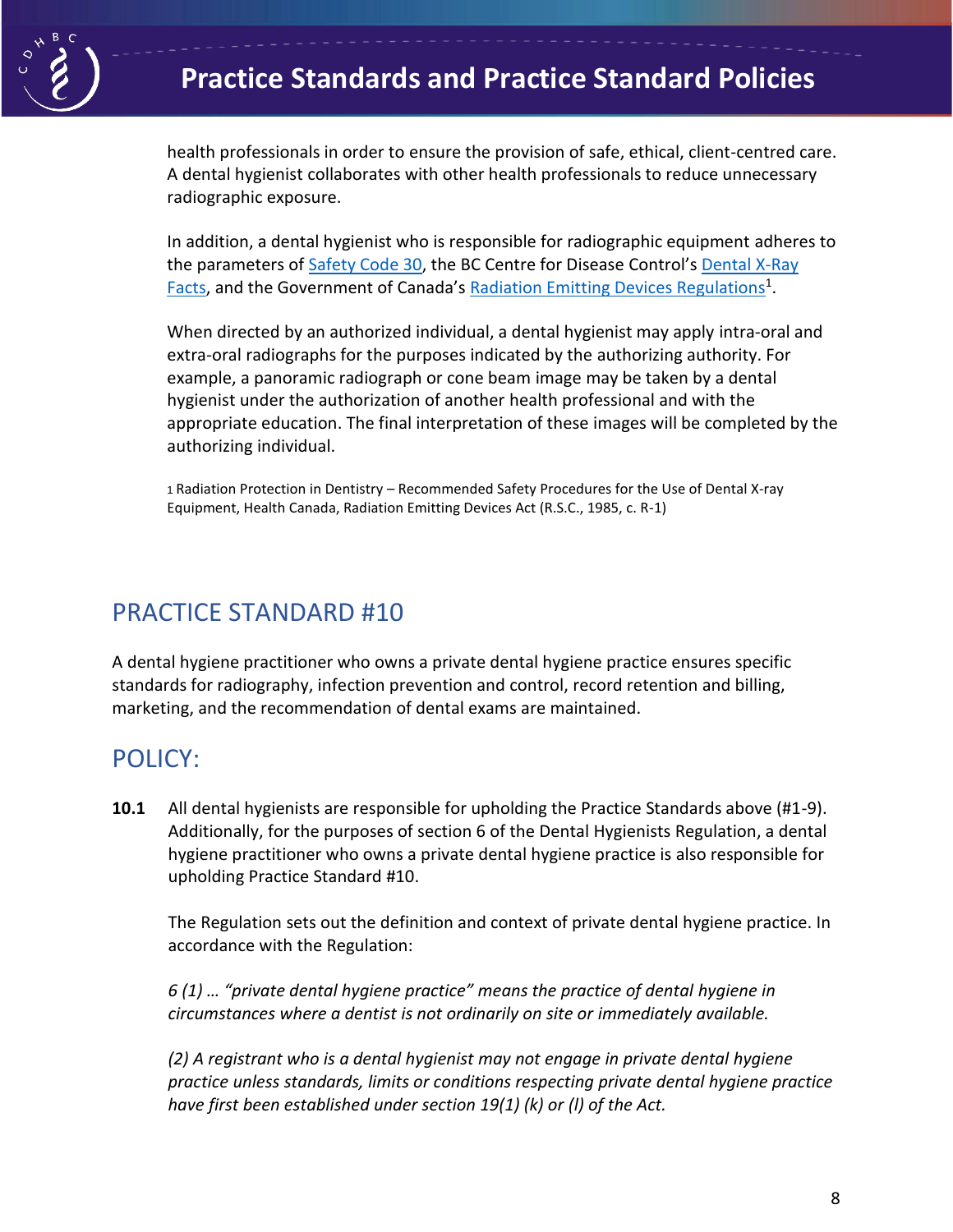

*(3) A registrant who engages in private dental hygiene practice must, in the course of providing dental hygiene services to a patient, recommend that the patient be examined by a dentist unless the dental hygienist*

*(a) has reason to believe that the patient has recently been examined by a dentist, or*

*(b) has recently recommended to the patient that the patient be examined by a dentist*

Private dental hygiene practice is further defined in CDHBC bylaws as:

*any business or undertaking, whether or not it is incorporated,*

*(a) that provides direct client care included in the practice of dental hygiene to individuals on a regular or continuous basis, according to criteria established by the board, and*

*(b) whose provision of direct client care included in the practice of dental hygiene is not limited to providing services on behalf of*

*(i) another private dental hygiene practice owned by one or more dental hygiene practitioner registrants or grandparented registrants,*

*(ii) a dental practice owned by one or more registrants of the College of Dental Surgeons of British Columbia, or*

*(iii) another institution, facility or agency that meets criteria established by the board,*

*and, for greater certainty, does not include the practice of an individual registrant who provides direct client care included in the practice of dental hygiene exclusively as an employee of one or more practices, institutions, facilities or agencies described in paragraph (b)(i), (ii) or (iii);*

With respect to these definitions, private dental hygiene practice may include any circumstance where a dental hygiene practitioner is the primary owner of the practice and is responsible for the day-to-day operations of the practice including, but not limited to, billing and document retention. A dental hygiene practitioner may employ registered dental hygienists and other health professionals provided that such employment is permitted by that health professional's regulatory body and that their practice standards are upheld. When a dental hygiene practitioner employs unregulated personnel, the practice owner is responsible for their oversight and ensuring that standards for infection prevention and control as well as confidentiality are upheld by all staff.

A dental hygiene practitioner who owns and operates a private dental hygiene practice is responsible for upholding Practice Standards while respecting the Standards, Limits and Conditions established specifically for this form of practice.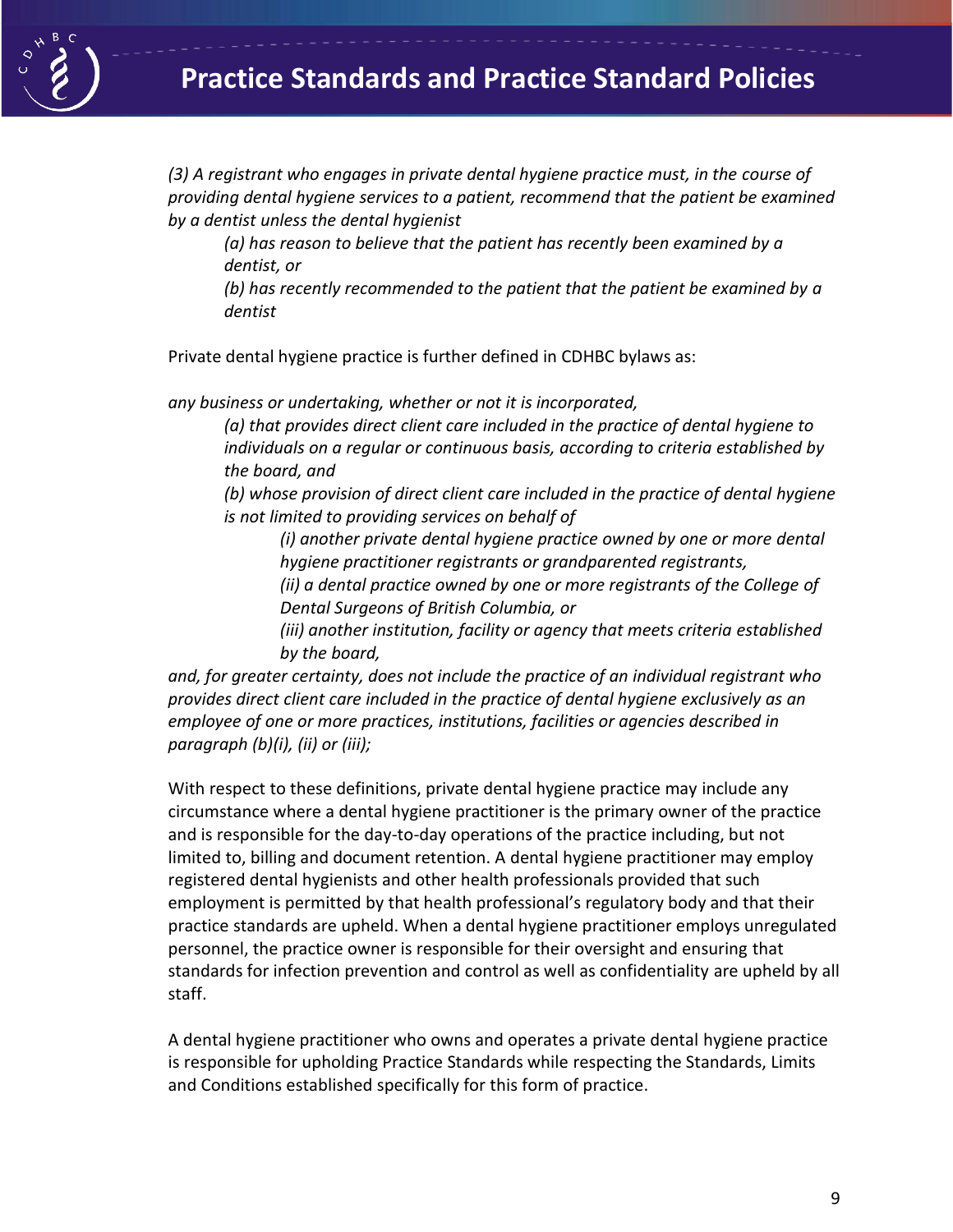

In accordance with Section 6 (2):

#### **CDHBC Limits and Conditions**

#### **Radiography**

Radiographic equipment owned by a dental hygiene practitioner is operated and maintained in adherence with all Federal and Provincial standards as outlined in Section 9 of this document and complies with the CDHBC Radiation Protection Program. Requirements of this program include:

- Ensuring dental radiography equipment is inspected upon installation and prior to initial use, and on regular intervals thereafter,
- Sending a certificate of inspection to the College upon renewal of registration,
- Ensuring a quality assurance program is in place and maintained,
- Keeping the client's dose of ionizing radiation to a minimum by adhering to the principle of ALARA, and
- Complying with the [Worksafe BC requirements](https://www.worksafebc.com/en/law-policy/occupational-health-safety/searchable-ohs-regulation/ohs-regulation/part-07-noise-vibration-radiation-and-temperature#SectionNumber:7.18) as applicable.

A dental hygiene practitioner who owns conventional radiography equipment ensures that potentially hazardous chemicals/materials are stored and disposed of safely, according to manufacturers' recommendations and government guidelines.

When radiographs are exposed to support dental hygiene treatment, images are in a format that can be shared with other health professionals as necessary. A dental hygiene practitioner ensures that clients in their practice are referred to an appropriate health professional for diagnosis of radiographic findings that are outside the dental hygiene scope of practice.

A dental hygiene practitioner who owns the client's records, including radiographs, is responsible for keeping these in a secure manner for a period of no less than 16 years.

#### **Infection Prevention and Control**

Infection prevention and control is critical to client care and will be upheld in all practice settings. Provincial guidelines<sup>2</sup> have been established for all oral health care providers which explain the aspects of client safety that are assured through care providers' maintenance of proper cleaning, disinfecting, and sterilization of care items and practice environments. These standards are recognized by oral health regulators in BC as the established expectations for all oral care providers responsible for their own practices, including dental hygiene practitioners who own and operate a private dental hygiene practice.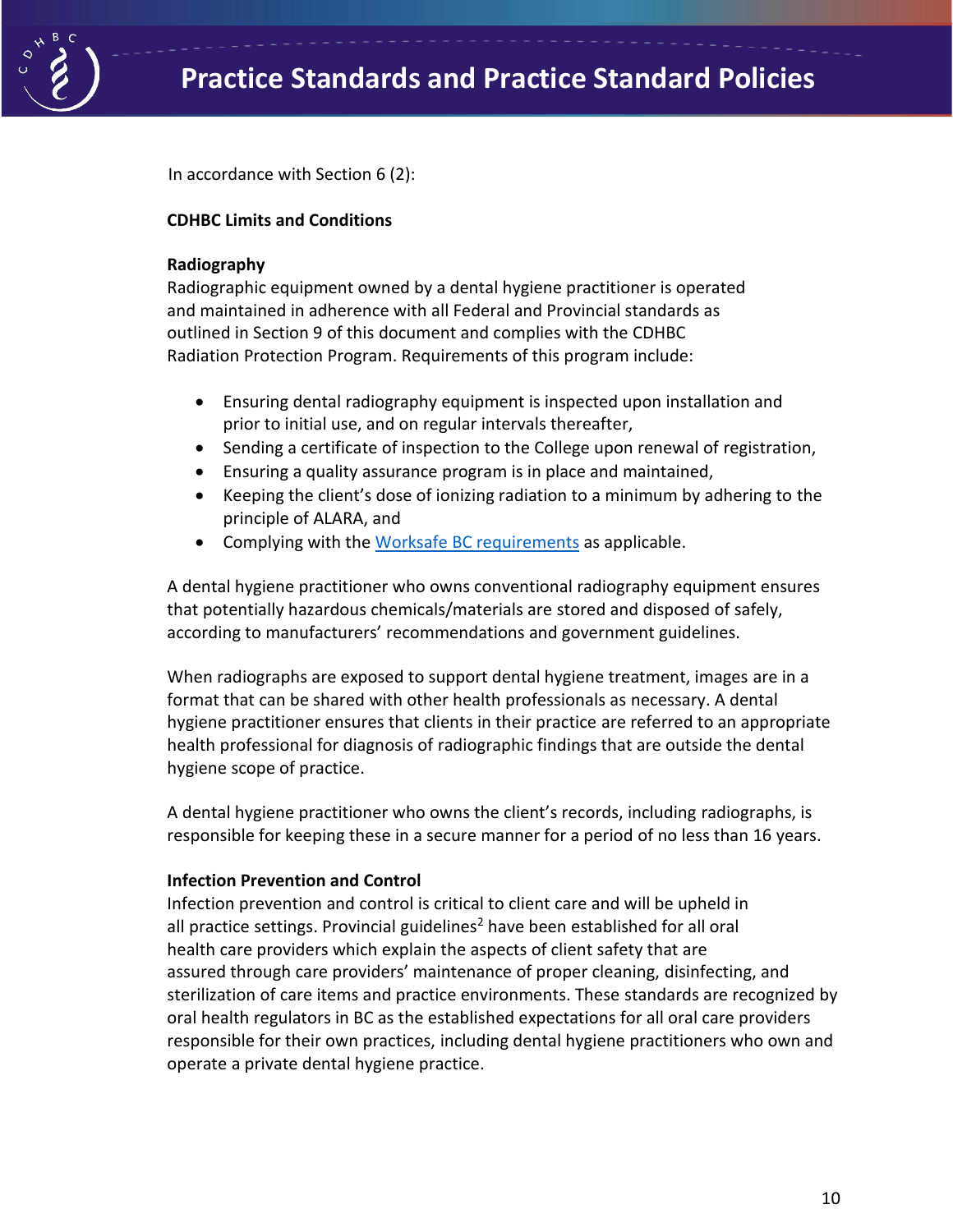

A dental hygienist practicing in alternative practice settings (e.g. mobile dental hygiene clinics, group homes, long term care facilities, etc.) adheres to specific considerations for the transport of contaminated instruments and the disposal of hazardous and biomedical waste as outlined in Part F of the Infection Prevention and Control Guidelines<sup>2</sup>.

2 CDHBC Infection Prevention and Control Guidelines, July 2012.

#### **Record Retention and Billing**

A dental hygiene practitioner who owns and operates a private dental hygiene practice is responsible for maintaining client records and appropriate billing processes. When a dental hygiene practitioner owns a practice, they own the client records of that practice. In accordance with the [Limitation Act,](http://www.bclaws.ca/civix/document/id/complete/statreg/12013_01) client records will be securely retained for no less than 16 years, with additional requirements for minors. Adults with a disability may require specific considerations and legal advice would be warranted for these cases.

As a practice owner, a dental hygiene practitioner upholds ethical, accurate billing practices that respect the client's right to informed decision-making and reflect the dental hygiene care that will be provided. As a practice owner, a dental hygiene practitioner does not deny, or discriminate in relation to, services provided to clients who have dental coverage or benefits through provincial social assistance or other thirdparty sources. Using transparent, open communication a dental hygiene practitioner informs clients of expected costs of proposed care and anticipated overages not covered by their insurance provider. The client's right to informed choice is supported by the dental hygiene practitioner.

#### **Marketing**

Owners of private dental hygiene practices may choose to market their practices and/or care being offered to increase client volume; however, certain standards must be maintained, and conditions met. Section 69 (2) of the CDHBC bylaws provides that:

*Any marketing undertaken by a registrant must not be:*

*(a) false, (b) inaccurate, (c) reasonably expected to mislead the public, (d) unverifiable, or (e) contrary to the public interest in the practice of the profession.*

Advertisements pertaining to a dental hygiene practice or services will reflect the true nature of the care being provided, without creating an unjustified or unreasonable expectation of the outcome. Marketing strategies will not take advantage of any weakened state of any recipients, be it mental, physical, or emotional and will not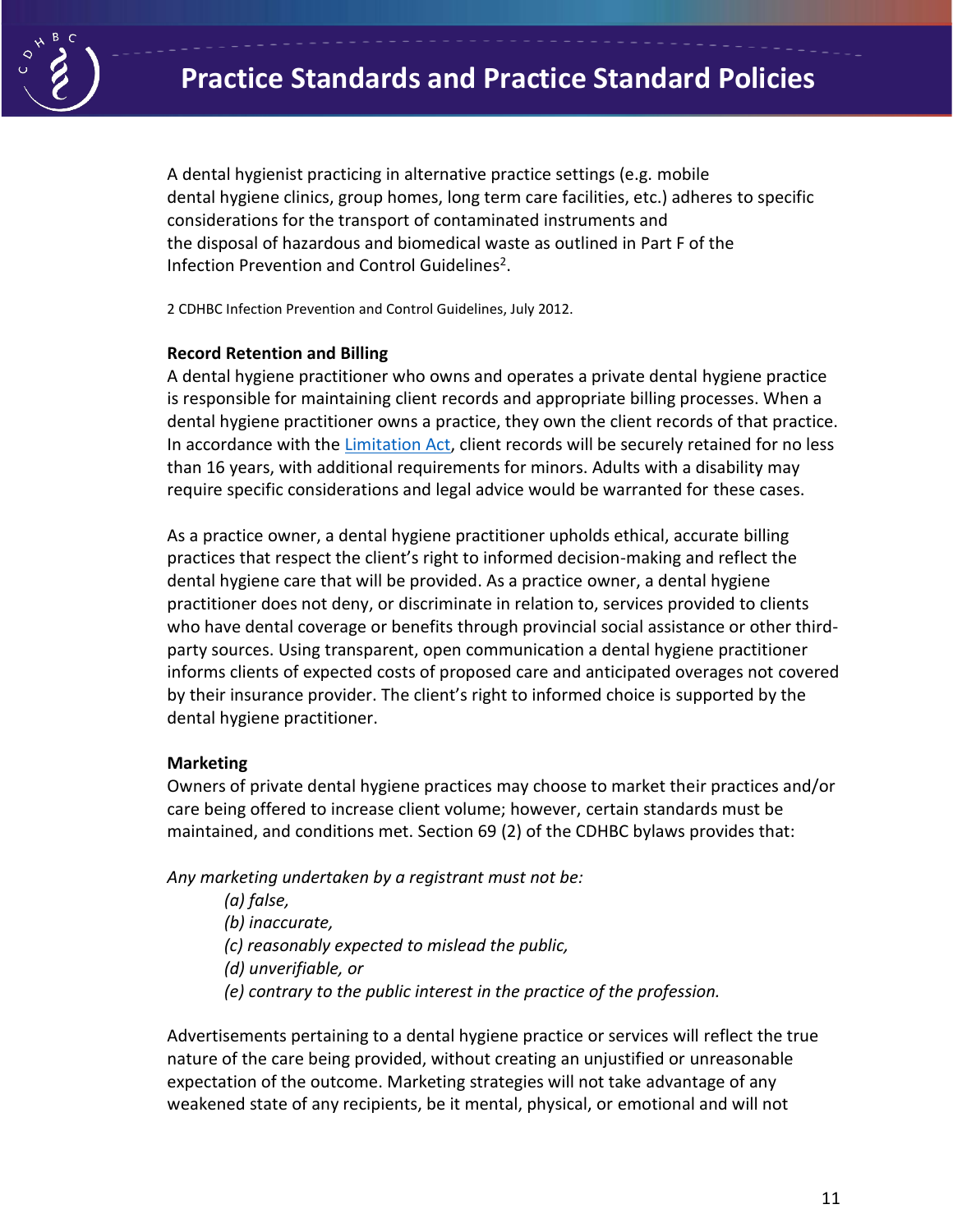

# **Practice Standards and Practice Standard Policies**

attempt to improperly influence an individual or organization representing an individual in a weakened state. Marketing tools will not compare the quality of services provided by one dental hygienist over another and will not imply that they may obtain treatment results not achievable by another oral care provider.

A dental hygienist who limits their form of practice to certain branches or areas of the profession may state that they do so, however, will not use the title "specialist" or any similar descriptor to suggest specialized status in any marketing tools.

It is the responsibility of a dental hygiene practitioner as a practice owner to adhere to Section 69 of the CDHBC bylaws and the marketing guidelines described in the Professional Practice Standards document<sup>3</sup>.

3 Forthcoming in Phase II of the Practice Standards re-development process.

In accordance with Section 6 (3):

#### **CDHBC Limits and Conditions**

#### **Recommending a Dental Exam**

The Regulation stipulates that in providing dental hygiene services to a client in a private dental hygiene practice, a dental hygienist will recommend that the client be examined by a dentist. Collaborative, client-centred care is pivotal to all practice settings and timely dental exams ensure that clients' comprehensive oral health needs are met. A dental exam will be recommended to a client if the client has not recently been examined by a dentist, if a recommendation for an exam has not been recently made, or if the dental hygiene assessment indicates a need for dental care beyond the dental hygiene scope.

#### **TERMINOLOGY**

Authorizing authority: A health professional regulated under the *Health Professions Act*  who has been given the regulatory authority to authorize taking a radiograph.

Client: For the purposes of dental hygiene care and practice standards, a "client" is considered to be synonymous with a "patient" as referenced in the *Health Professions Act* and the *Dental Hygienists Regulation*.

Radiographs: For the purposes of dental hygiene care and practice standards, the term "radiographs" is considered to be synonymous with "xrays" as referenced in the *Dental Hygienists Regulation*.